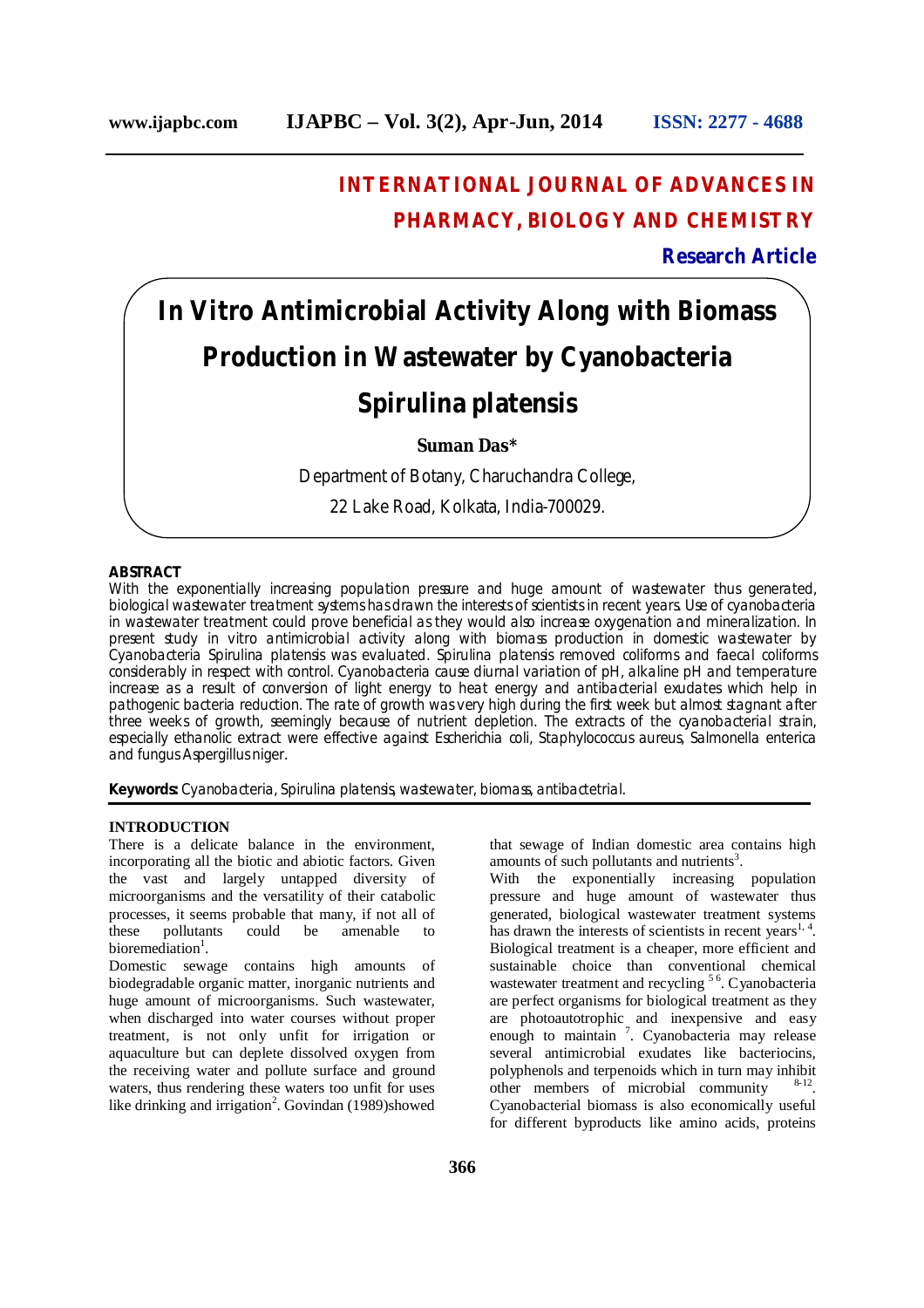and vitamins <sup>10</sup>. Wastewater can thus be treated in waste stabilization ponds by cyanobacteria, alone or in symbiosis with heterotrophic bacteria, for reuse of treated wastewater in aquaculture or agriculture and for production of microbial biomass for beneficial uses $13$ .

Different species of cyanobacteria are normally found in wastewater  $2^{14}$ . Though the removal of nutrients like nitrogenous and phosphorus compounds, which may lead to cultural eutrophication, has been studied by several workers, prospect of removal of pathogenic bacteria by living organisms has been neglected  $4, 15-17$ . Few studies had been done in natural wastewater treatment systems <sup>18,</sup> <sup>19</sup>. Recently workers are searching for strains of cyanobacteria with high biomass yields and high utilization potential for mass production in wastewater <sup>17</sup>. The cyanobacteria produced in the wastewater could be used as a source of low cost but high food-value protein 20 . In present study i*n vitro* antimicrobial activity along with biomass production

in domestic wastewater by Cyanobacteria *Spirulina platensis* was evaluated*.*

#### **MATERIALS AND METHOD** *Sampling and Preservation*

Untreated wastewater samples were collected from the inlet point of Kalyani Sewage treatment plant situated in the satellite township of Kalyani, West Bengal. This wastewater is generally domestic in nature. The plant gets about 10-12 million gallons wastewater per day. Samples were collected in polyethylene wide-mouth bottles of minimum sample size 11. It was important to avoid surface materials during sampling. Sterilized glass bottles were used for microbial analyses  $4, 21$ . Samples were taken to laboratory keeping it protected from direct sunlight and heat and analyzed as early as possible. Refrigeration at 4ºC and addition of preservatives, if necessary, were done according to APHA<sup>21</sup>.

#### **Microbial analyses**

All physico-chemical analyses and Heterotrophic plate counts were done by pour plate method after incubation for  $48$  hours in plate count agar  $21$ . Samples were serial-diluted with sterilized distilled water for getting appropriate counts. All microbiological operations were done aseptically. Total and Faecal coliform counts were done according to multiple tube fermentation method of  $APHA$ <sup>21</sup> .

#### **Organisms used**

One environmental isolate *Spirulina platensis* 

(isolated from sewage) was used in this study. It was maintained in Zarrouk's medium at 28°C with 500 lux light intensity  $22$ .

#### **Pathogenic bacteria removal by cyanobacterial culture from wastewater**

500ml wastewater samples in 1l Erlen-meyer flasks were inoculated with 2-3 ml of fresh cultures of different species (to reach an initial inoculum concentration of about 0.5  $\mu$ g chlorophyll-a ml<sup>-1</sup> sample) and incubated at the cultural conditions given above. Respective negative control sets were run simultaneously. Another set of controls comprising inoculated media (Zarrouk's) were also run. To study the effect of cyanobacteria like *Spirulina* Sp. on pathogenic bacteria, raw unsterilized wastewater was incubated with *Spirulina* sp. for 3, 6 and 9 days. After proper incubation, pathogenic bacteria were enumerated<sup>21</sup>.

#### **Biochemical estimation of biomass**

After the necessary incubation period, microbial cultures were harvested and the chlorophyll-a content  $^{23}$  and protein content  $^{24}$  were estimated.

#### **Aqueous and ethanolic extracts**

For in vitro antimicrobial assay microbial strains used and method of preparation of aqueous and ethanolic are as described by Das  $^{25}$ . Aqueous extract of each part was prepared by boiling 5 g of dried cyanobacterial powder in 100ml sterile distilled water over moderate flame for 20 min. The aqueous extract was cooled, double filtered through Whatman No.1 filter paper and then kept in sterile screw capped glass vials at 4ºC. Five gram of powder sample was crushed in ethanol for 48 hours at 24ºC with stirring. The extracts were centrifuged and filtered through Whatman No.1 filter paper and evaporated using vacuum rotary evaporator to near dryness and stored in glass vials in dark at 4ºC.

#### **Disc diffusion bioassay**

The disc diffusion test was carried out as described by Jorgensen et al. [35]. A 0.5 ml standardized inoculum suspension of each bacterial strain was spread on TSA plates with a sterile bent glass rod spreader. Sterile 6-mm Whatman no.1 filter paper discs were aseptically placed on plates. Sample decoctions or extracts of standard concentrations (10 mg dry weight) were aseptically poured on the discs along with sterile double distilled water or 10% DMSO as negative and ampicillin as positive controls. Plates were allowed to stand for 30 minutes at room temperature prior to incubation at 35-37 ºC for 24 hours. The inhibition zone diameters were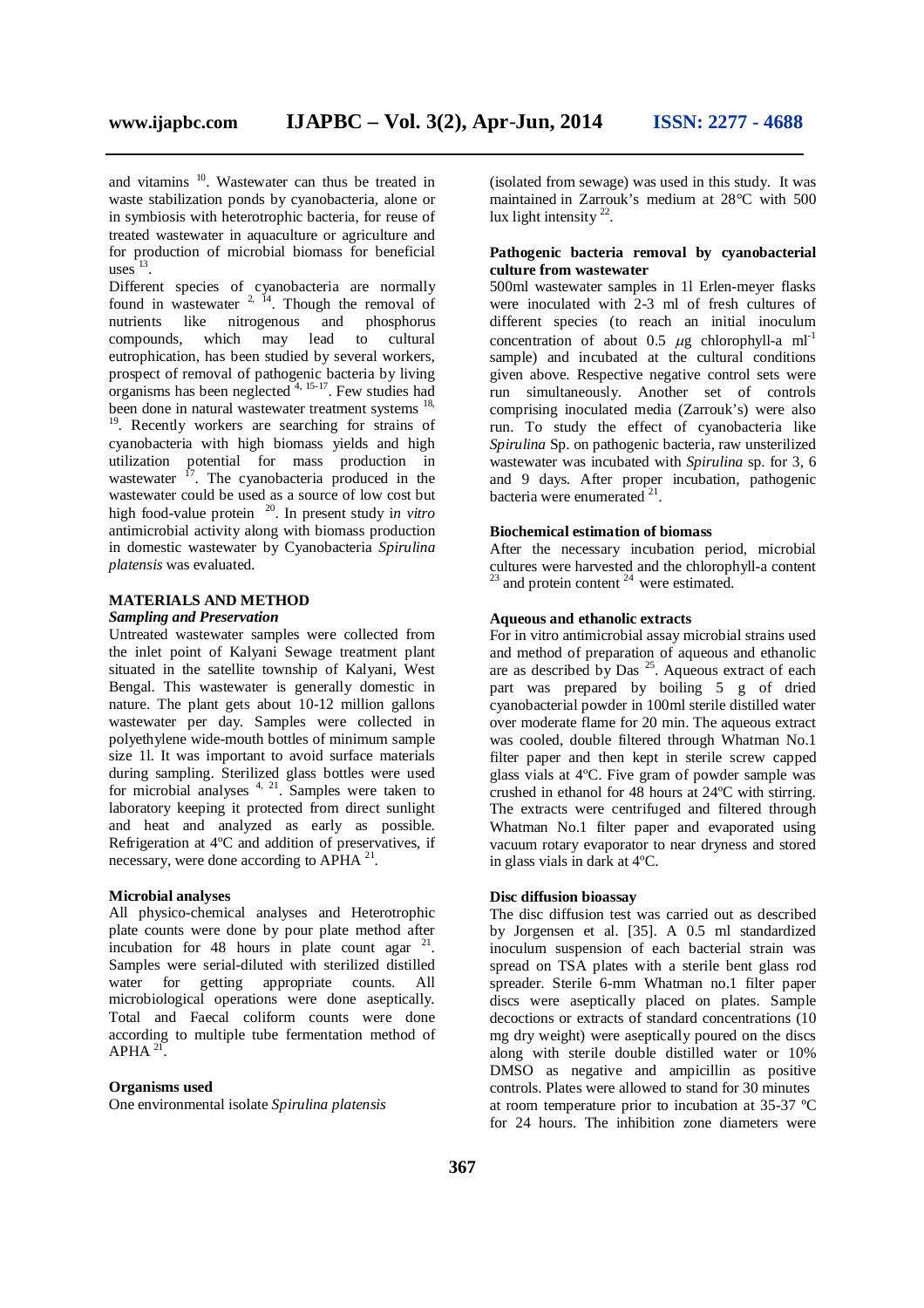measured three times and means were represented  $26$ .

#### **RESULTS AND DISCUSSION**

The nature of domestic wastewater (settled) collected from Kalyani Sewage Treatment Plant inlet point was shown in Table 1. The pH, which was almost neutral at the time of collection, turned alkaline (pH 8.8) after sterilization for the purpose of experiment. Domestic sewage contains high amounts of biodegradable organic matter and inorganic nutrients. The nutrient levels of the raw wastewater were found to be moderate in nature. Biological Oxygen Demand (BOD) and Chemical Oxygen Demand (COD) levels were also high for further reuse in agriculture or aquaculture directly.

After incubation with *Spirulina platensis* for 3, 6 and 9 days, total coliforms and faecal coliforms of wastewater were gradually reduced (Table 2). *Spirulina platensis* removed coliforms and faecal coliforms considerably in respect with control. This phenomenon was probably due to adverse environmental conditions formed by cyanobacteria like – diurnal variation of pH, alkaline pH and temperature increase as a result of conversion of light energy to heat energy and antibacterial exudates  $27$ .

Chlorophyll and Protein content of the strain in wastewater increased uniformly (Table 3). Rate of growth was higher in the  $1<sup>st</sup>$  week. The biochemical changes in wastewater were estimated in terms of chlorophyll-a and protein-contents. The rate of growth was very high during the first week but later decreased. Growth was almost stagnant after three weeks of growth, seemingly because of nutrient depletion. In most cases growth was optimum on second week after which it had decreased to some extent. The protein content (In first two weeks) was

found to be comparable to that of organism grown in appropriate culture media without addition of extra carbon-source or minerals. Bhagwat and Apte also noticed similar trend in *Anabaena* sp. 28 .

The extracts of the cyanobacterial strain were effective against *Escherichia coli, Staphylococcus aureus, Salmonella enterica* and fungus *Aspergillus niger* (Table 4). Highest DIZ was shown against *Escherichia coli* treated with ehanolic extract. *Serratia marcescens* is the most resistant strain tested against these extracts. Ethanolic extract was more effective than aqueous extract. The antimicrobial activity of of *S. platensis* was assumed to be due to the presence of organic compounds like γ- Linolenic acid, hexadecanoic acid, methyl ester etc.  $29, 30$ . [Demule et al. (1996); Kumar et al. (2011)].

#### **CONCLUSION**

From the above studies it may be concluded that the wastewater concerned is suitable for mass-culture of cyanobacteria which in turn, can sufficiently reduce pathogenic microbial levels in sewage. Economically significant protein-rich strain *Spirulina platensis* was excellent for removing pathogenic bacteria from unsterilized wastewater. In such a process wastewater might be removed of nutrients and pathogens and simultaneously cyanobacterial biomass could be developed.

#### **ACKNOWLEDGEMENT**

The author is grateful to University Grants Commission, India for financing this research work with a Minor Research Project. Author likes to thank R.S.I.C., Bose Institute for helping in A.A.S. study.

| Physicochemical parameters of raw wastewater concerned. |                          |  |
|---------------------------------------------------------|--------------------------|--|
| Temperature $(^{\circ}C)$                               | $30.6 \pm 2.3$           |  |
| pH (Before sterilization)                               | $7.3 \pm 0.2$            |  |
| pH (After sterilization)                                | $8.8 \pm 0.3$            |  |
| BOD5 (mg 1-1 O2)                                        | $93.4 \pm 4.1$           |  |
| COD (mg 1-1 O2)                                         | $165.0 \pm 11.5$         |  |
| Nitrate-content $(mg 1-1)$                              | $0.41 \pm 0.06$          |  |
| Ammonia (mg l-1)                                        | $12.8 \pm 1.7$           |  |
| Total Phosphorus (mg l-1)                               | $2.55 \pm 0.24$          |  |
| Total coliform count (per 100ml)                        | $8.1 \pm 0.3 \times 109$ |  |
| Faecal coliform count (per 100ml)                       | $4.5 \pm 0.2 \times 108$ |  |

**Table 1**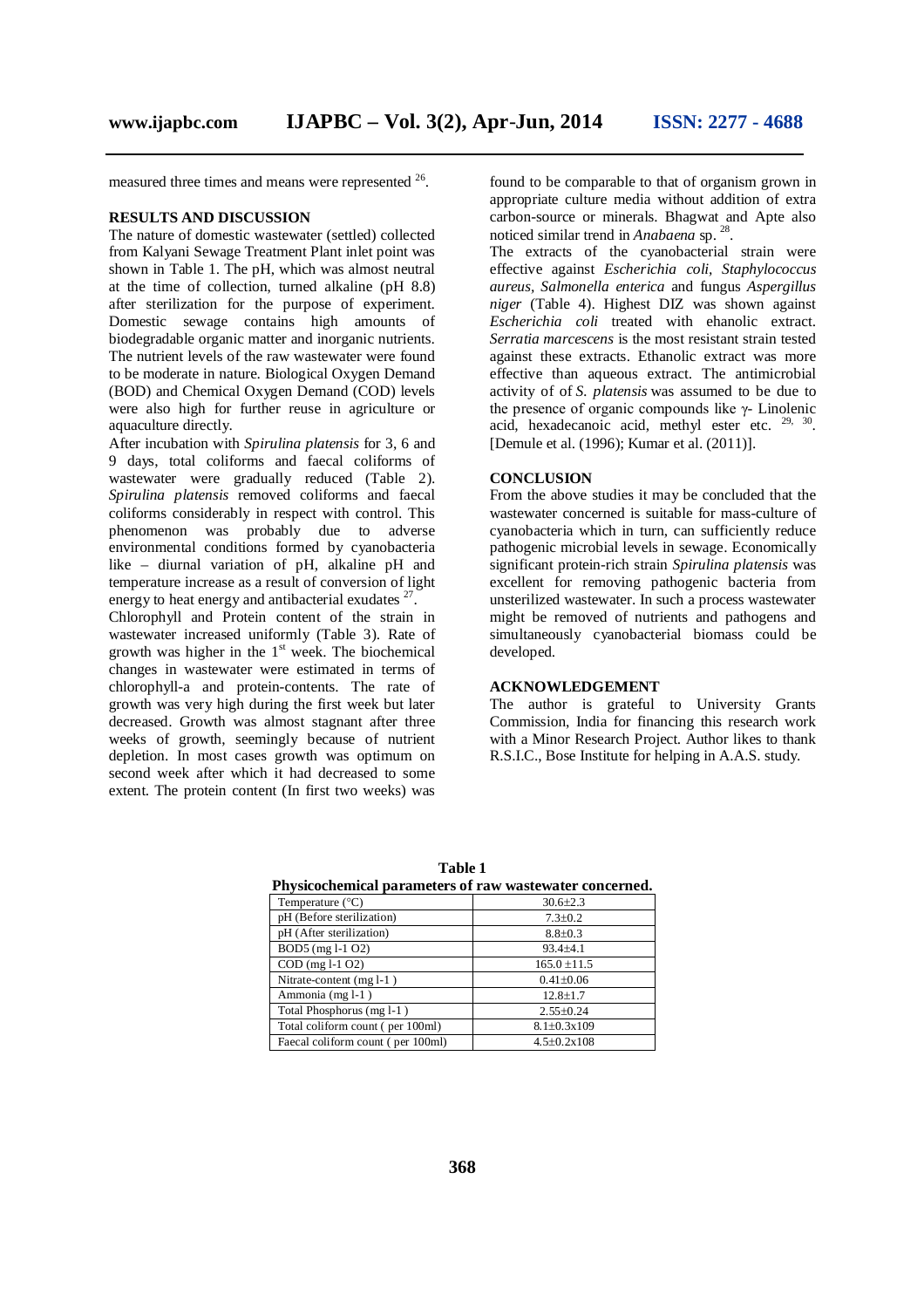| Table 2                                                                                                   |
|-----------------------------------------------------------------------------------------------------------|
| Change of total and faecal coliform counts of wastewater under incubation with <i>Spirulina</i> platensis |

| Days         | Incubation with Spirulina platensis I |                         | Control                |                         |
|--------------|---------------------------------------|-------------------------|------------------------|-------------------------|
|              | <b>Total coliforms</b>                | <b>Faecal coliforms</b> | <b>Total coliforms</b> | <b>Faecal coliforms</b> |
| $\mathbf{0}$ | $7.8x10^{9}$                          | $4.6x10^{8}$            | $7.8x10^{9}$           | $4.6x10^{8}$            |
| 3            | $3.5x10^8$                            | $7.2x\ 10^7$            | $5.2x10^{9}$           | $2.3x10^8$              |
| 6            | $2.1x\ 10^7$                          | $8.7x\ 10^6$            | $4.1x10^{8}$           | 6.6x $10^{7}$           |
| 9            | $9.4x\;10^5$                          | 6.3x $10^4$             | $3.2x10^{7}$           | $8.1x\ 10^6$            |

**Table 3**

**Biomass yield in terms of Chlorophyll-a content and Total protein content of Cyanobacteria in wastewater**

| <b>Organisms</b>                              | <b>Incubation</b> |                 |                 |                 |
|-----------------------------------------------|-------------------|-----------------|-----------------|-----------------|
|                                               | Day 0             | Day 7           | Day 14          | Day 21          |
| Weekly Chlorophyll-a<br>content $(\mu g/ml.)$ | $0.5 \pm 0.02$    | $3.83 \pm 0.15$ | $5.21 \pm 0.18$ | $6.03 \pm 0.16$ |
| Control                                       | $0.5 \pm 0.02$    | $3.78 \pm 0.18$ | $5.4 \pm 0.32$  | $6.5 \pm 0.5$   |
| <b>Total protein content</b><br>$(\mu g/ml.)$ | $35 + 2.2$        | $267 \pm 8.2$   | $352 \pm 15.4$  | $369 \pm 12.6$  |
| Control                                       | $35 + 2.2$        | $258 \pm 10.5$  | $370 \pm 10.5$  | $427+12.2$      |

## **Table 4 Antibacterial activities, indicated by diameter of inhibition zone (DIZ, mm, for 10 mg dry wt./ disc, Mean±SD) of** *Spirulina platensis* **against the micro-organisms**

| [-means <7mm DIZ i.e DIZ of negative control] |             |                     |  |  |
|-----------------------------------------------|-------------|---------------------|--|--|
| Microorganisms                                |             | Spirulina platensis |  |  |
|                                               | Aqueous     | Ethanolic           |  |  |
| E.coli                                        | $9+1$       | $11 + 1.527$        |  |  |
| S. aureus                                     | $8 + 0.577$ | $9 \pm 0.577$       |  |  |
| S. enterica                                   | $10\pm1$    | $10+1.527$          |  |  |
| B. cereus                                     | $10\pm1$    | $9+1$               |  |  |
| S. marcescens                                 |             |                     |  |  |
| L. brevis                                     | $8 + 1$     | $10+1$              |  |  |
| A.niger                                       | $8 + 1.527$ | $9 + 1.527$         |  |  |

#### **REFERENCES**

- 1. Crawford RL, Crawford DL, Bioremediation: principles and applications. Cambridge University Press. Cambridge. 1996.
- 2. Sallal AKJ, Growth of cyanobacteria on sewage effluents. Microbios, 1986; 48, 121-129.
- 3. Govindan VS, Food and feed production from municipal wastewater treatment. Biol. Wastes. 1989; 30, 169-179.
- 4. Das S, Santra SC, Simultaneous biomass production and mixed-origin wastewater treatment by five environmental isolates of Cyanobacteria. Biologija 2010; 56(1-4), 9-13.
- 5. Puigagut J, Villaseñor J, Salas JJ, Bécares E, García J, Subsurface-flow constructed wetlands in Spain for the sanitation of small communities: a comparative study. Ecol Engg. 2007; 30, 312–9.